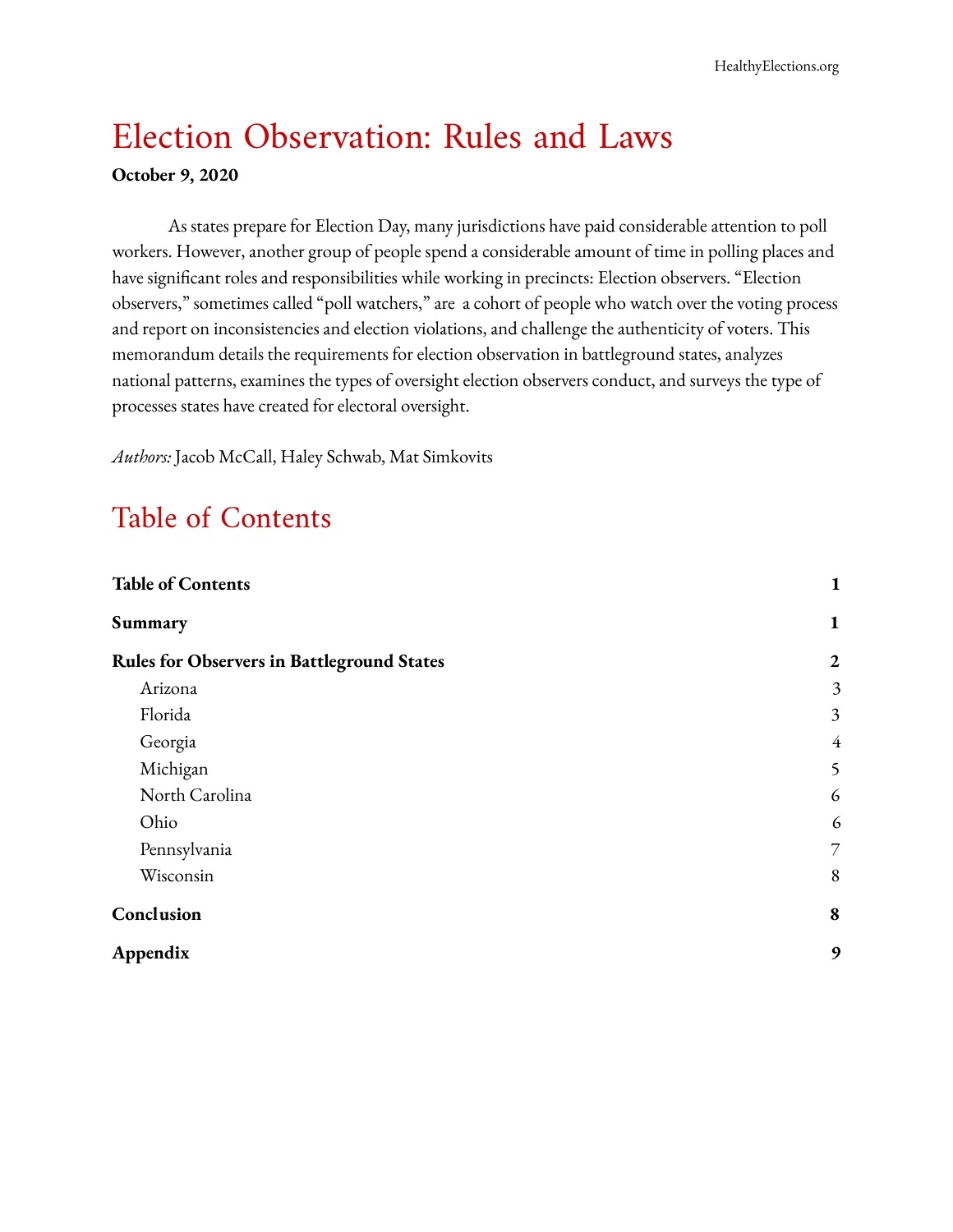### Summary

Election observers, also known as poll watchers, play an important role on Election Day. Many states allow poll watchers to observe the entire voting process, from voters casting ballots to election officials counting those ballots. And, poll watchers can report discrepancies in procedure or rule violations to their respective board of elections. These reports of rule violations can include accusations of on-site electioneering or voter identification issues. In some states, poll watchers also can challenge the authenticity of any voter and seek verification before that voter casts their ballot.

The responsibilities of election observers and the manner in which they are selected varies across states. In some states, the political parties appoint people to observe the process on their behalf. In others, any member of the public, regardless of party, may observe the way ballots are cast and counted. The rules that govern election observation are created at the state level. However, some counties have power over how these rules will be implemented, with some states allowing for county committees or county political parties to nominate poll watchers.

## <span id="page-1-0"></span>Rules for Observers in Battleground States

States have different rules for observing in-person voting, signature matching and mail ballot verification, and ballot counting. The eight battleground states, loosely defined, that are covered in this memo are Arizona, Florida, Georgia, Michigan, North Carolina, Ohio, Pennsylvania, and Wisconsin.

In-person voting election observers generally fall into one of two categories: party-appointed or public. The majority (Arizona, Florida, Georgia, North Carolina, and Pennsylvania) of the battleground states require poll observers to be appointed or nominated by a county or state party chair. One battleground state (Wisconsin) permits any member of the public to observe elections. A couple of battleground states (Michigan and Ohio) have both party-appointed observers and nonpartisan observers. Michigan, for example, has party-appointed poll challengers but poll watchers can be any member of the public. Ohio, on the other hand, has poll watchers that are appointed by a political party and appointed by ballot initiative committees, which are committees that are formed to put an initiative on the ballot and then make it law. No matter the process, whether party-appointed or public, election observers cannot promote candidates on the ballots, as that would violate state electioneering laws.

States also have differing requirements for observation of the signature matching and ballot verification processes. Some states appoint observers for these processes through political parties, others allow any member of the public to observe the process, and a few allow both public and party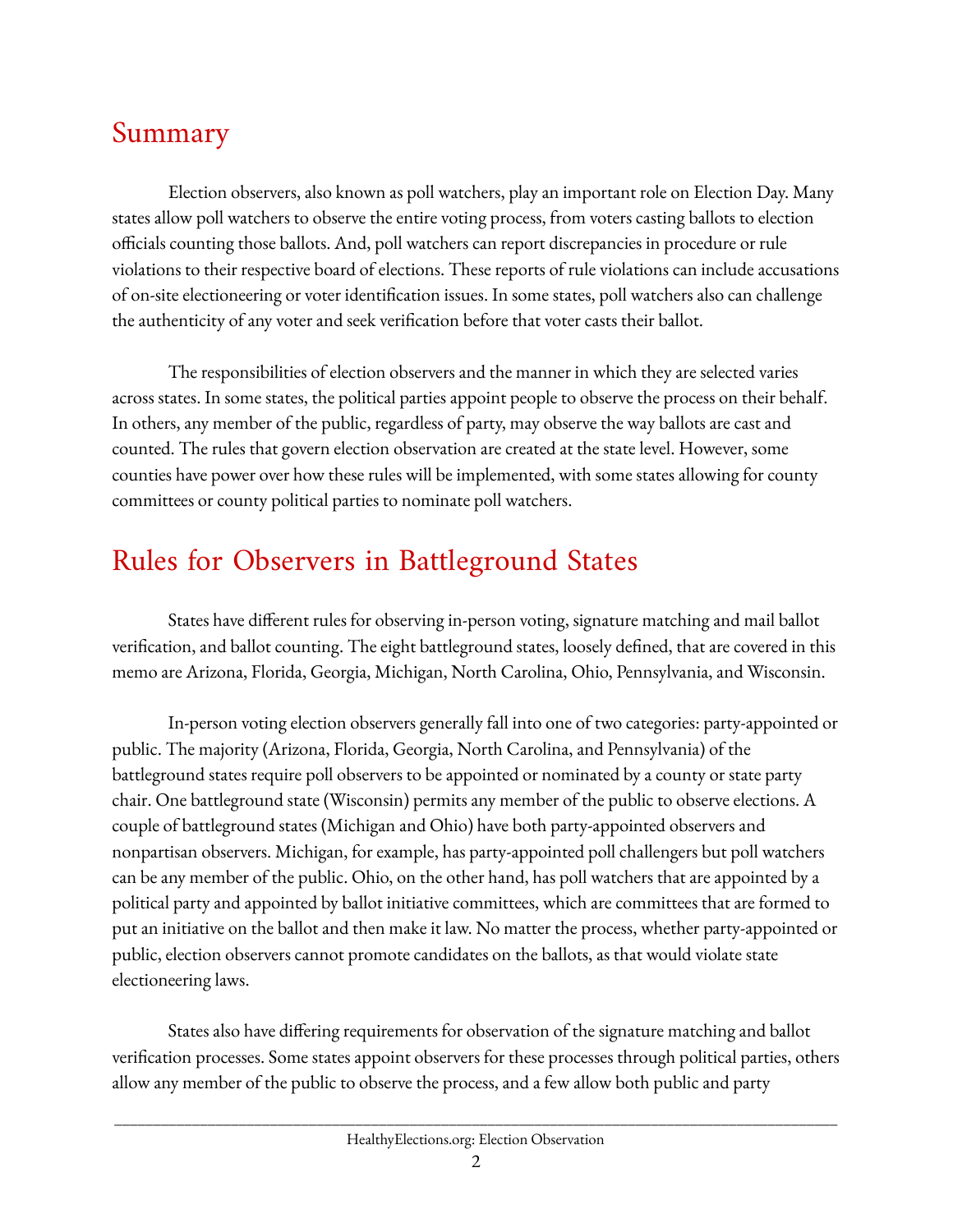oversight. Regardless of the appointment process, the power of observers in each state varies greatly, from being able to challenge individual ballots to being permitted only to observe signature and mail ballot verification.

Likewise, the battleground states have different policies governing oversight of the ballot counting process. Some states employ an oversight process by which poll watchers nominated by political parties can see the tabulation of ballots (Arizona and Georgia). One state (Ohio) appoints canvass observers by political party, but also employs ballot initiative committees whose members are not always formed via the parties. The majority of battleground states (Florida, Michigan, North Carolina, Pennsylvania, and Wisconsin) use a public oversight process, in which any person can witness the tabulation of the ballots. Overall, states do not allow for poll watchers to interfere with the process; they can only observe.

#### <span id="page-2-0"></span>A. Arizona

I[n](https://azsos.gov/sites/default/files/2019_ELECTIONS_PROCEDURES_MANUAL_APPROVED.pdf) [Arizona,](https://azsos.gov/sites/default/files/2019_ELECTIONS_PROCEDURES_MANUAL_APPROVED.pdf) political party observers are nominated by the county chair of each party and are approved by the County Recorder to  $\frac{\text{observe}}{\text{(1)}}$  $\frac{\text{observe}}{\text{(1)}}$  $\frac{\text{observe}}{\text{(1)}}$  specific voting locations on election day, (2) a central counting place, or (3) multiple voting locations. Parties may stipulate to the same number of observers at each voting place; if an agreement cannot be reached, the parties are limited to one observer at each location.

Political party observers may observe (1) the opening of polling places, (2) voting at polling places (although to uphold the integrity of the secret ballot, observers must maintain distance between themselves and the voter), (3) the closing of polling places, (4) the transport of ballots from polling places to a specified receiving site, and/or (5) any other significant voting or processing activity, including vote counting.

Counties are charged with signature matching under the supervision of the County Recorder. During the signature verification process, the County Recorder, or other election officer, will compare the signatures on the affidavit with the voter's voter registration form. Up to two party observers, one from each party, may watch over "any significant voting or processing activities," including the signature verification process. In addition, counties, like [Maricopa](https://recorder.maricopa.gov/elections/petitionreview.aspx) County, have discretion to allow up to two members of the public to observe the process. During ballot counting, poll watchers can observe every stage of the ballot counting process, from inspecting ballots to tabulating ballots to reviewing ballots.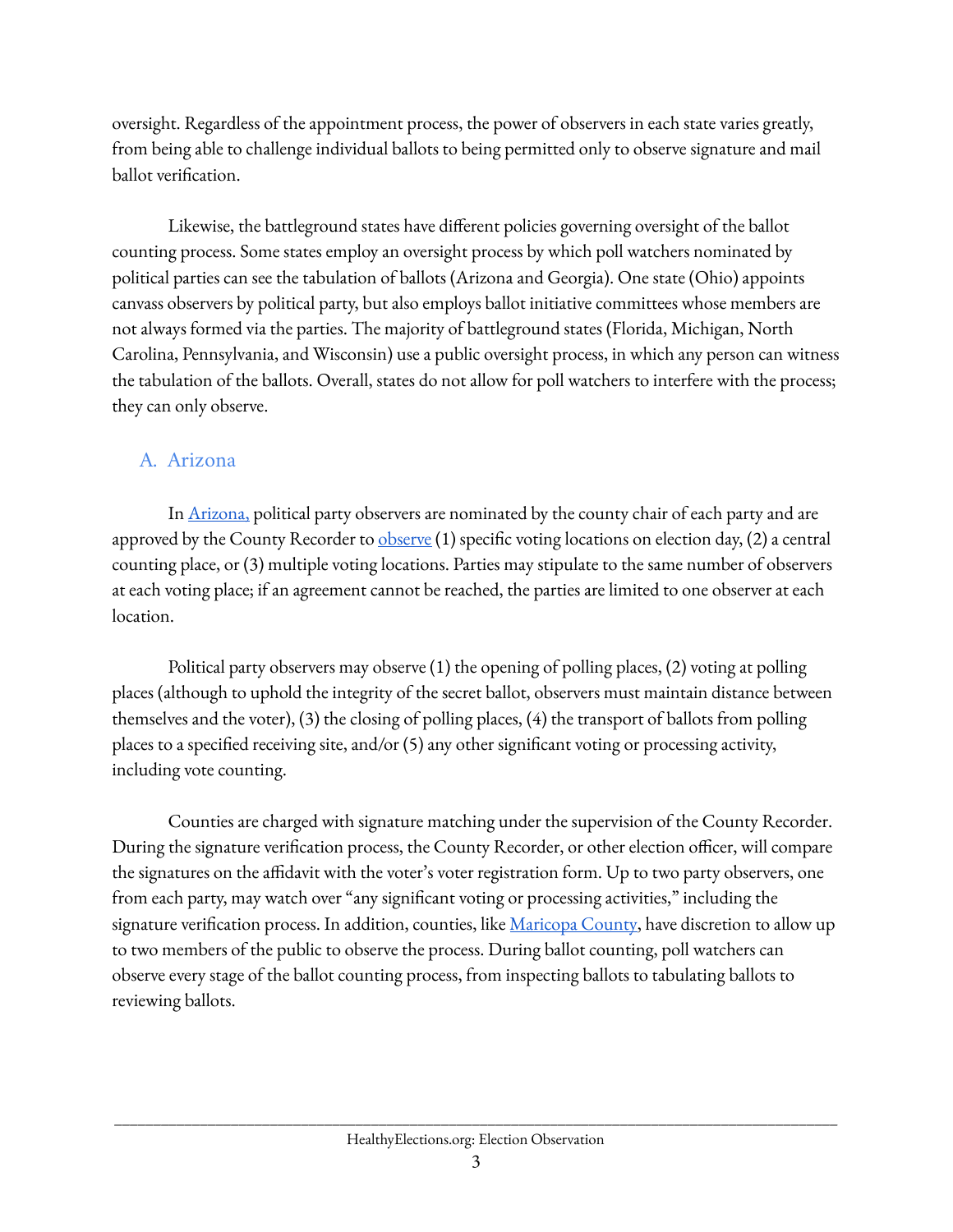#### <span id="page-3-0"></span>B. Florida

In [Florida,](https://dos.myflorida.com/media/703005/adopted-clean-de11_pollplaceprocmanual.pdf) both the political parties and candidates are each entitled to have one poll watcher in each precinct on Election Day. Additionally, political committees formed for the purpose of advocating for an issue on the ballot may have a poll watcher in each polling room. Poll watchers may not be a member of law enforcement or a candidate on the ballot.

Poll watchers may observe the process, but are prohibited from ["obstructing](https://dos.myflorida.com/media/703005/adopted-clean-de11_pollplaceprocmanual.pdf) the orderly [conduct](https://dos.myflorida.com/media/703005/adopted-clean-de11_pollplaceprocmanual.pdf) of the election." They must pose any questions of procedure at the polling place to the clerk for resolution. If poll watchers seek to challenge the process, they must submit the charge in writing to the clerk; the submission must include a completed "Oath of Person Entering Challenge" form.

Florida also provides for the appointment of deputies to the election board, composed of all the poll workers in a precinct. The election board observes election [integrity](https://www.flsenate.gov/laws/statutes/2000/101.58) by the Department of State, "at any time it deems fit; upon the petition of 5 percent of the registered electors; or upon the petition of any candidate, county executive committee chair, state committeeman or committeewoman, or state executive committee chair." The deputies have greater observing rights than party-appointed poll observers including ". . . access to all registration books and records as well as any other records or procedures relating to the voting process." In addition, by law, "[t]he deputy may supervise preparation of the voting equipment and procedures for election, and it shall be unlawful for any person to obstruct the deputy in the performance of his or her duty."

The public is allowed to <u>[inspect](https://www.flsenate.gov/laws/statutes/2015/101.572)</u> ballots and to be <u>[present](https://www.flsenate.gov/Laws/Statutes/2018/0101.6104)</u> for the canvass of mail-in votes. If any eligible voter observing the process believes "that any ballot is illegal due to any defect," that observer may file a protest with the canvassing board. Additionally, candidates and their representatives are allowed to be present during this mail-in ballot inspection process, and candidates and their representatives may file protests with the canvassing board, challenging the validity of any ballot. Both the candidate and their representatives may only challenge ballots they believe to be defective before the ballot has been removed from the mailing envelope.

[Florida](http://www.leg.state.fl.us/statutes/index.cfm?App_mode=Display_Statute&Search_String=&URL=0100-0199/0101/Sections/0101.5614.html) also allows any member of the public to watch the ballot tabulation process. Essentially any person with a desire to oversee this process can do so, including party-appointed poll watchers.

#### <span id="page-3-1"></span>C. Georgia

In [Georgia](https://sos.ga.gov/admin/files/CandidateTrainingGuide.pdf), each political party may appoint two poll watchers per precinct. Each independent or nonpartisan candidate may also appoint one poll watcher. All poll watchers must be nominated at least seven days prior to the election and will be appointed to serve in the locations designated by the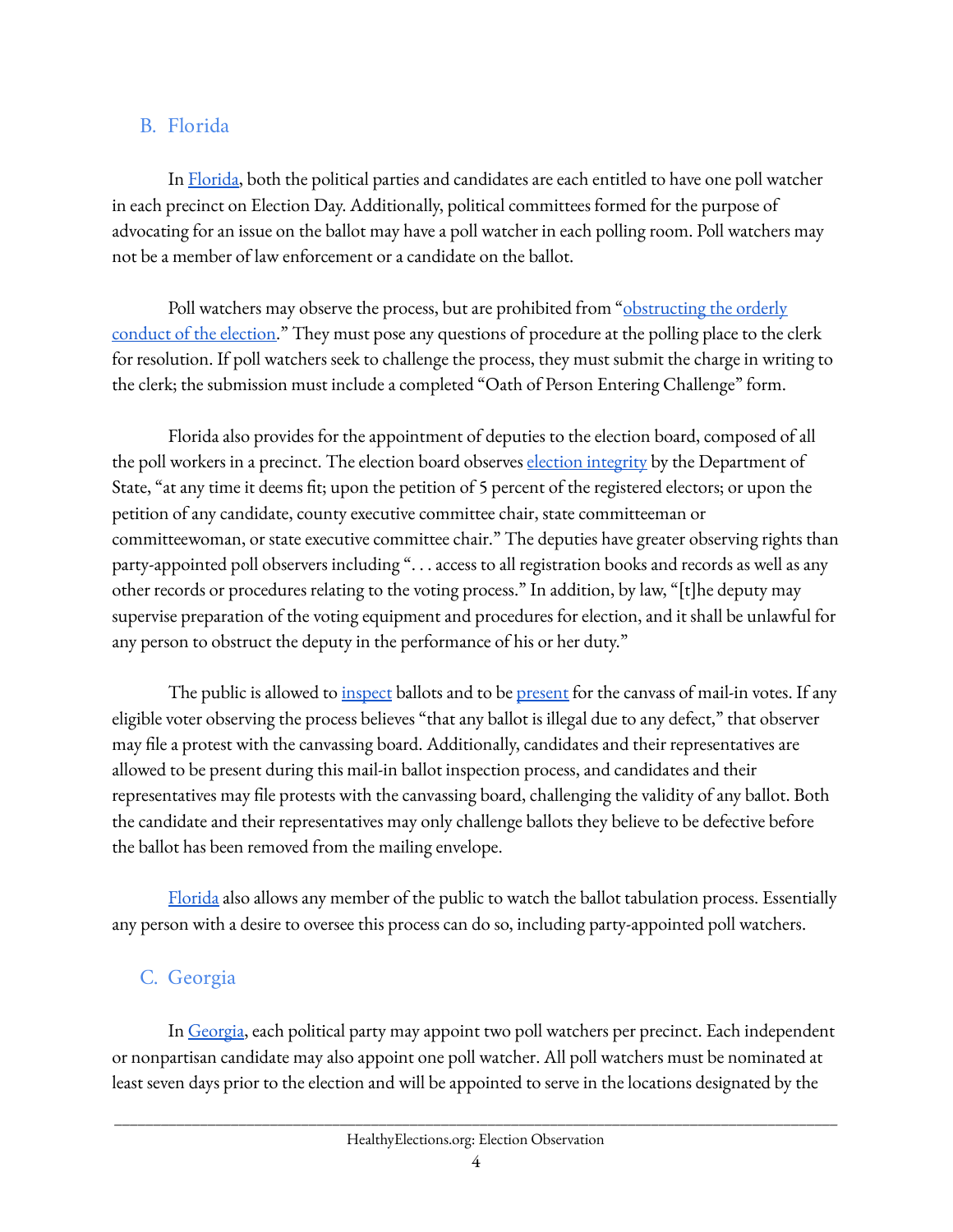superintendent within the tabulating center. Designated locations where watchers can legally observe include the check-in area, computer room, duplication area, and other areas as the superintendent may deem necessary to the assurance of fair and honest procedures in the tabulating center, which includes the counting and recording of votes. Similarly, at least seven days prior to the start of early voting, political parties or candidates must nominate poll watchers for early voting sites.

At least fourteen days prior to the election, parties, political bodies, and independent candidates may designate up to 25 statewide poll watchers submitted to the State Election Board. Statewide observers may observe in any precinct, and can move around to other precincts throughout election day, but are otherwise subject to all limitations on precinct-nominated poll watchers. Further, no more than two poll watchers from each political party, political body, or independent candidate may be at the same precinct at the same time.

Poll watchers may also observe "the counting and recording of votes." They may not directly challenge observed irregularities or infractions or file complaints with the poll managers. However, they may report any observed issues to the election superintendent. Further, poll watchers are allowed to access the area where the ballots are counted and can observe both the counting and recording of these ballots.

#### <span id="page-4-0"></span>D. Michigan

Michigan designates two entirely different [positions,](https://www.michigan.gov/documents/sos/XI_Election_Day_Issues_266009_7.pdf) poll watchers and poll challengers, with different rights and responsibilities. Poll challengers have more rights than poll watchers. These challengers are appointed by state-recognized political parties, incorporated organizations, and political committees formed for the purpose of advocating for a particular ballot measure. Poll challengers, however, cannot be appointed by a candidate or group affiliated with a candidate. There can be no more than two challengers per precinct. Poll challengers must be registered voters in the state of Michigan and carry identification cards.

As noted, these challengers have significant latitude in their operation. They may observe the voting precincts and absentee voter counting board precincts and also examine voting equipment before and after polls are open. They may also observe the processing of voters; inspect the pollbook, registration list, or other materials; and remain in the precinct until the precinct board completes its work. Poll challengers may challenge, with good reason, any person's right to vote in the precinct, and they may also challenge the actions of election inspectors serving in the precinct. They may also report the improper handling of a ballot by a voter or precinct official, and they may challenge any voter that was issued an absentee ballot who appears to vote in person on election day. That said, challengers are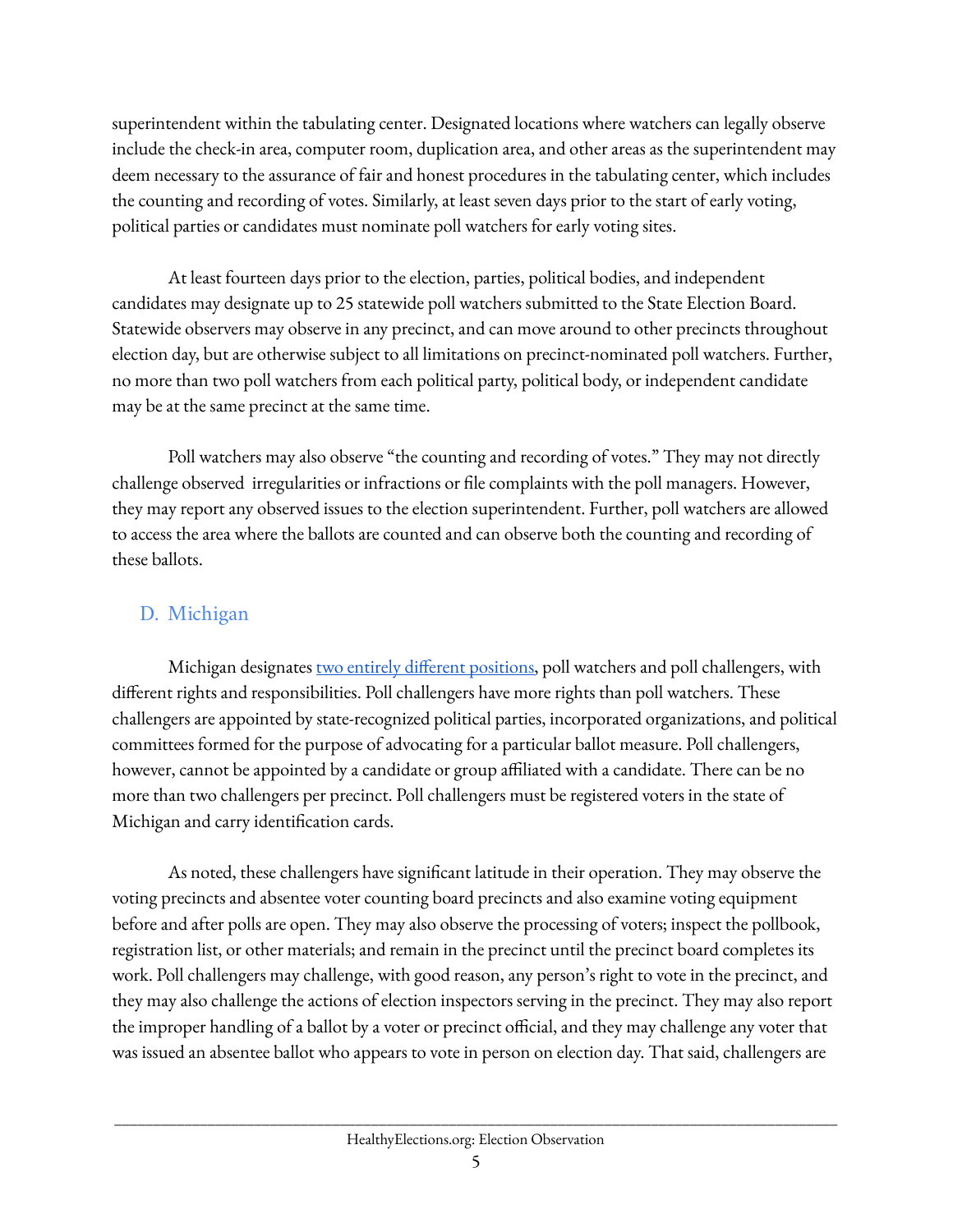prohibited from "[disorderly](http://www.legislature.mi.gov/(S(qzpwvf1lj3jof21dxpuney54))/mileg.aspx?page=getObject&objectName=mcl-168-733) conduct," including drinking alcohol, in the precinct, and may not speak to voters or use recording devices or in any way touch the voting equipment.

Poll watchers comprise a different group of poll observers. These watchers can be any interested non-candidate person who wishes to observe the integrity of the election. Distinctions between poll watchers and challengers include the provision that watchers do not need to be registered to vote in Michigan, are not permitted to challenge a person's right to vote or the actions of the board, and are only permitted to observe until the polls close at 8PM.

Michigan also provides for the observation of mail-in ballot counting. One appointed election challenger per eligible group may observe the conduct of the "absent voter counting board." If a challenger believes an absentee ballot was submitted by a person unqualified to vote in their precinct, they may challenge that ballot. Additionally, members of the public may also observe the conduct of the board. However, unlike election challengers, who may come and go as they please, if a member of the public wishes to observe, that person must remain in the room in which the board is working until close of the polls.

[Michigan](https://legislature.mi.gov/(S(lhkuxysq51xmr0urctcgg2mu))/mileg.aspx?page=getObject&objectName=mcl-168-801&highlight=Michigan%20AND%20State%20AND%20University) also allows any member of the public to watch the ballot tabulation process. Essentially, any person with a desire to oversee this process can do so, and that includes any party-appointed poll watchers.

#### <span id="page-5-0"></span>E. North Carolina

In Nor[t](https://www.nass.org/sites/default/files/surveys/2020-01/state-laws-poll-watchers-challengers-Jan2020.pdf)h Carolina, county political party chairs can appoint two election [observers](https://www.nass.org/sites/default/files/surveys/2020-01/state-laws-poll-watchers-challengers-Jan2020.pdf) per precinct. The observers are required to be registered to vote in that county and have "good moral character." County party chairs are also permitted to appoint 10 at-large election observers to go to any pr[e](https://law.justia.com/codes/north-carolina/2016/chapter-163/article-5/section-163-46/)cinct in that county to observe the election process. Poll observers are required to be *[unpaid](https://law.justia.com/codes/north-carolina/2016/chapter-163/article-5/section-163-46/)*, and no candidate for office can serve in the position. Poll observers in North Carolina are appointed by [county](https://www.ncsl.org/research/elections-and-campaigns/policies-for-election-observers.aspx) [political](https://www.ncsl.org/research/elections-and-campaigns/policies-for-election-observers.aspx) party chairs, unless open observing positions remain and no party fills them.

Under North Carolina law, any registered voter in a particular county can [challenge](https://www.nass.org/sites/default/files/surveys/2020-01/state-laws-poll-watchers-challengers-Jan2020.pdf) another person's right to vote in that county. Therefore, any poll observer can challenge a voter's right to vote because poll observers must be registered to vote in the county in which they are observing.

Party-appointed poll observers are **[barred](https://www.cartercenter.org/resources/pdfs/peace/democracy/cc-us-election-observation.pdf)** from involvement in the signature verification process. However, North [Carolina](https://law.justia.com/codes/north-carolina/2015/chapter-163/article-15a/section-163-182.2/) also allows any member of the public to watch the ballot tabulation process. Essentially any person, including party-appointed poll watchers, with a desire to oversee this process can do so.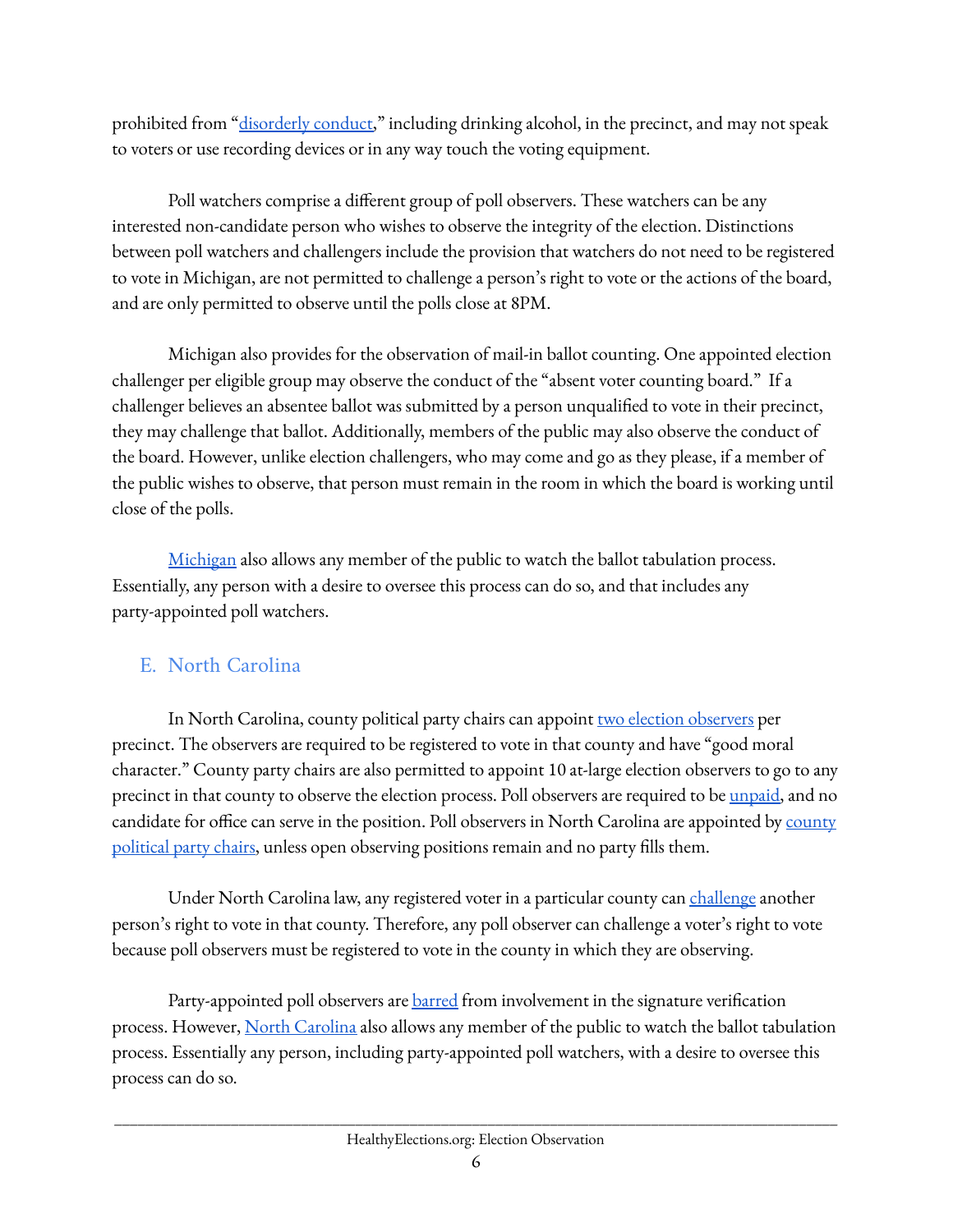#### <span id="page-6-0"></span>F. Ohio

In  $Ohio$ , three groups, (1) a county or state political party, (2) a group of five or more candidates, or (3) a ballot issue committee, may appoint poll observers to one or more of the six categories of observers permitted to observe various components of the election. Observers must be qualified to vote in the state, but need not be registered in the county in which they observe. They are prohibited from wearing any type of law enforcement or campaign uniform.

Observers are limited to viewing the proceedings of the election and may not handle any election material. They may observe all proceedings in the election, including the casting, processing, [counting,](https://www.ohiosos.gov/globalassets/elections/directives/2019/dir2019-11_eom.pdf) and recounting of ballots. Observers must report concerns to the board of elections so as not to interfere with election officials administering the election.

In addition to party-appointed poll watchers, [Ohio](https://www.ohiosos.gov/globalassets/elections/directives/2019/dir2019-11_eom.pdf) allows for poll watchers nominated by nonpartisan committees to watch the ballot counting process as well. For example, committees that represent the proponents or opponents of a ballot initiative may appoint poll watchers to observe the ballot counting process. Committees nominating a nonpartisan candidate as an official may also designate poll watchers. And under *[Ohio](https://codes.ohio.gov/orc/3505.21#:~:text=(C)%20Any%20political%20party%20or,at%20the%20board%20of%20elections.) law*, all poll watchers have equal access to areas where ballots are counted.

There are other restrictions specific to the six appointment categories a poll observer occupies. Observers at an in-person absentee voting location are limited to one appointment per appointing group, while observers at precincts on Election Day are limited to one appointment per appointing group in each precinct who may observe from beginning to end. Observers at the Board of Elections office prior to the official canvass are permitted to observe the casting of provisional ballots after close of registration, the casting and counting of ballots on election day, and the processing of absentee and provisional ballots. Official canvass observers may only be appointed by the county executive committee of each political party or independent or nonpartisan candidate, or a committee representing or opposing a ballot issue, but recount observers may be the candidate in addition to one other person to freely observe the recount. Finally, post-election audit observers may be appointed by a political party, a group of candidates, or a ballot issue committee, to observe the audit.

#### <span id="page-6-1"></span>G. Pennsylvania

I[n](https://codes.findlaw.com/pa/title-25-ps-elections-electoral-districts/pa-st-sect-25-2687.html) [Pennsylvania,](https://codes.findlaw.com/pa/title-25-ps-elections-electoral-districts/pa-st-sect-25-2687.html) each candidate for office is entitled to two poll watchers in each precinct in which the candidate is on the ballot. Political parties are also entitled to three additional poll watchers in each precinct. Poll watchers must be registered to vote in the county in which they serve and can serve in only one precinct in that county. As made clear in a *[lawsuit](https://www.inquirer.com/politics/election/trump-campaign-philadelphia-lawsuit-ruling-20201009.html)*, Board of Elections offices, where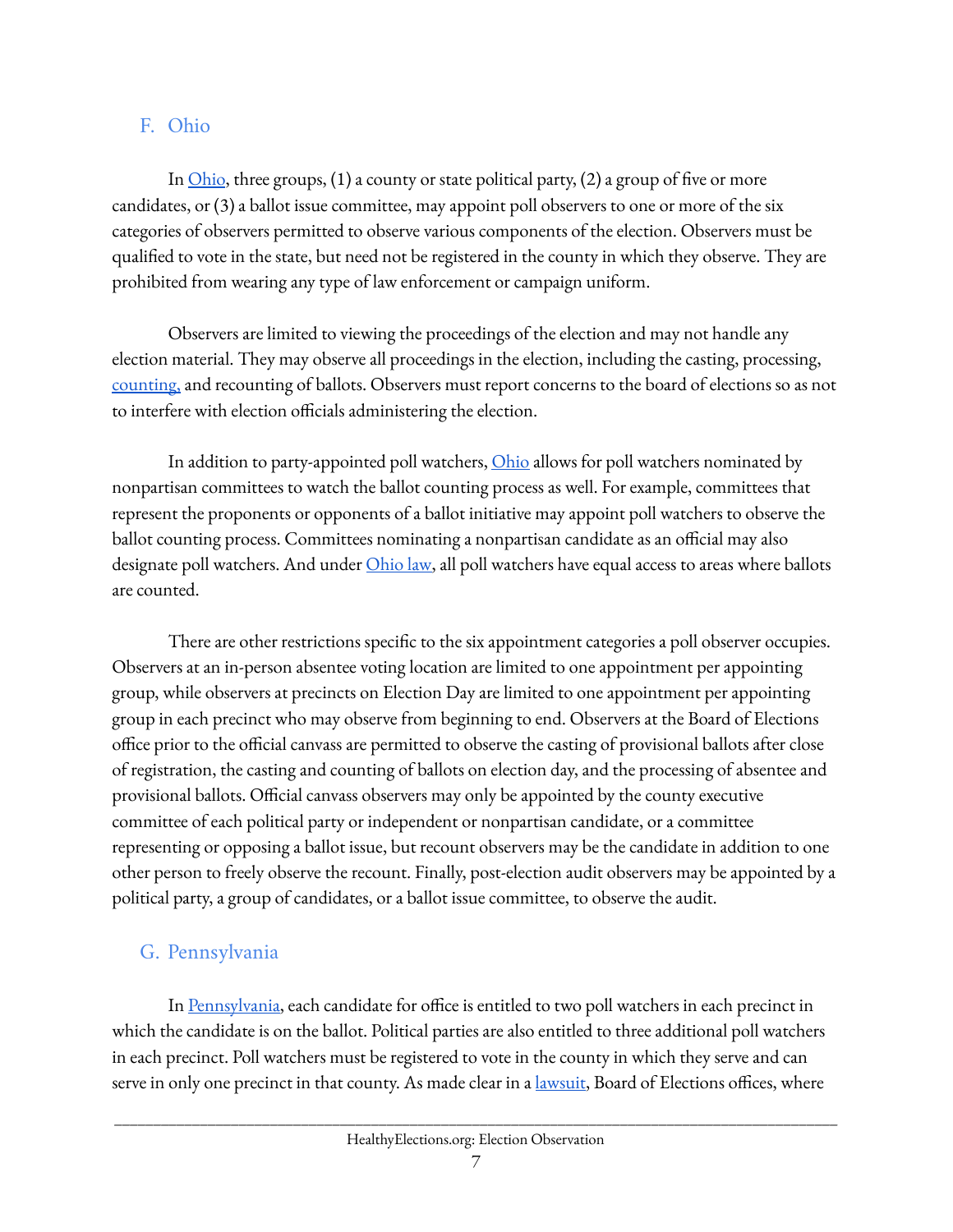voters can request and submit ballots, do not constitute precincts, and so poll watchers are not allowed in these areas.

Poll watchers can challenge the authenticity of any voter and request the voter produce the proper documentation before they cast their ballot. Watchers can be paid only by the party or candidate that appointed them to the position, not in excess of \$120 for the entire day. [Nonpartisan](https://seventy.org/tools/election-program/election-protection) election observers are not permitted in the state.

Poll watchers from both parties are on boards which conduct mail-in ballot verification. However, as of September 15, 2020, signature mismatch <u>is no longer a [reason](https://www.thenewstribune.com/news/business/article245745045.html)</u> to reject ballots in Pennsylvania, limiting the power of the poll watchers on those boards to challenge mail-in ballots. [Pennsylvania](https://www.dos.pa.gov/VotingElections/Documents/Elections%20Division/Administration/Rights%20of%20Watchers%20Candidates%20Attorneys.pdf) allows any member of the public to watch the ballot tabulation process, including any party-appointed poll watchers.

#### <span id="page-7-0"></span>H. Wisconsin

I[n](https://www.eac.gov/sites/default/files/eac_assets/1/28/state-laws-poll-watchers-challengers-0816.pdf) [Wisconsin,](https://www.eac.gov/sites/default/files/eac_assets/1/28/state-laws-poll-watchers-challengers-0816.pdf) any member of the public may be present at any polling place for the purpose of observation of an election, with the exception of a candidate who appears on the ballot. Election observers must sign a log at the polling place and must remain in the clearly-marked, designated observation area between 3-8 feet from the voter check-in table and position themselves so the observer can readily observe all public aspects of the voting process. The chief inspector or municipal clerk may reasonably limit the number of persons representing the same organization who are permitted to observe at the same time.

The public may [observe](https://www.cartercenter.org/resources/pdfs/peace/democracy/cc-us-election-observation.pdf) all aspects of the election process, including the counting of mail-in ballots and signature verification. Further, [Wisconsin](https://elections.wi.gov/sites/elections.wi.gov/files/2019-02/Counting_spring%20pri_gen%20elections%20%28Rev.%202018-02%29.pdf) allows any member of the public to watch the ballot tabulation process. Essentially any person with a desire to oversee this process can do so.

## <span id="page-7-1"></span>Conclusion

Typically, poll watchers oversee much of the electoral process. Poll watchers can observe voters in the polling place, watch the ballot tabulation process, and oversee election audits. In addition, poll watchers have the ability to report suspicious behavior or rule violations to election officials. Many poll watchers also have the power to challenge voters, in order to seek identification or voter registration information. Further, there are many different ways a state can bring poll watchers into the electoral process. Arizona, for example, relies exclusively on party-appointed poll watchers, but uses some members of the public when verifying mail-in ballots. Pennsylvania uses party-appointed poll watchers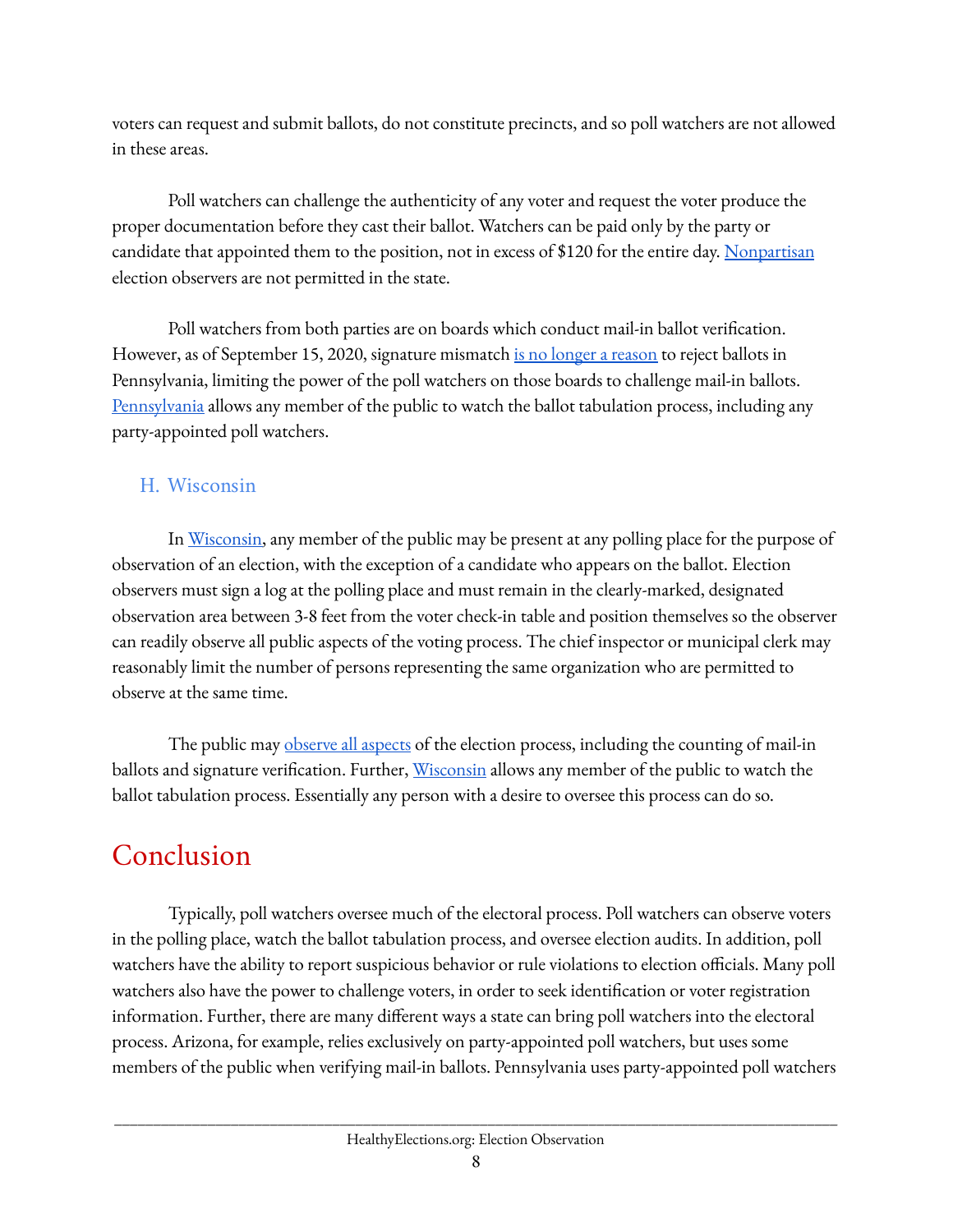for mail-in ballot verification, but uses public observers to oversee its ballot tabulation. On the other hand, Wisconsin uses only public participation during every step of its voting process.

## <span id="page-8-0"></span>Appendix

For information on non-battleground states, check out the National Conference of State Legislatures:

| <b>STATE</b>                                     | QUALIFICATIONS                                                                                                                                                                                                                                                                                                                                                                                                                                                                                                                                                |
|--------------------------------------------------|---------------------------------------------------------------------------------------------------------------------------------------------------------------------------------------------------------------------------------------------------------------------------------------------------------------------------------------------------------------------------------------------------------------------------------------------------------------------------------------------------------------------------------------------------------------|
| Alabama<br>Ala. Code §17-8-<br>7                 | Must be a registered voter (resident and qualified elector), one per<br>party per polling place. Prohibits election officials, including returning<br>officials, from serving as poll watchers.                                                                                                                                                                                                                                                                                                                                                               |
| Alaska<br>AS §15.10.170                          | Must be a U.S. citizen; one or more watchers may be present per party,<br>ballot committee, candidate, etc. No more than one watcher on duty at<br>a time.                                                                                                                                                                                                                                                                                                                                                                                                    |
| Arizona<br>A.R.S. §16-590                        | The county party chairman may appoint one person per precinct; the<br>parties must agree on the total number of people allowed per polling<br>place. If they cannot agree, the rule is one person per party per polling<br>place at a given time.                                                                                                                                                                                                                                                                                                             |
| Arkansas<br>A.C.A. §7-5-<br>312 and §7-5-<br>904 | Requires a "poll watcher authorization form" to be filed with the county<br>clerk; "Only one authorized poll watcher per candidate, group, or party<br>at any one given time may be officially recognized as a poll watcher at<br>each location within a polling site where voters identify themselves to<br>election officials" Allows candidates to be poll watchers with some form<br>of identification. Prohibits a member of the State Board of Election<br>Commissioners or a county board of election commissioners from<br>serving as a poll watcher. |
| Colorado<br>C.R.S. §1-7-106<br>and §1-7-108      | Must be eligible electors; prohibits candidates or family members of<br>candidates; one per party per polling place.                                                                                                                                                                                                                                                                                                                                                                                                                                          |
| Florida<br>F.S. §101.131                         | A "qualified and registered elector" in the county in which he/she will<br>serve; one per party and one per candidate, cannot be candidate or law<br>enforcement officer. Must wear a badge identifying them by name.                                                                                                                                                                                                                                                                                                                                         |
| Georgia<br>Ga. Code Ann.<br>\$21-2-408           | Prohibits candidates from serving as poll watchers; two per precinct in<br>the general election and one per precinct per candidate in the primary<br>election. Must wear a badge saying "Official Poll Watcher."                                                                                                                                                                                                                                                                                                                                              |
| Hawaii<br>HRS §11-77 and<br>$$11-72(b)(3)$       | Each qualified political party shall be entitled to appoint no more than<br>one watcher who may be present at any time at a voter service center.<br>Names must be submitted twenty days prior to the election. Prohibits<br>parents, spouses, siblings, children or the candidates themselves. Also<br>prohibits candidates from the primary who failed to receive a<br>nomination from being a poll watcher in the general election.                                                                                                                        |
| Illinois<br>10 ILCS 5/17-23                      | Registered to vote in the state; must be affiliated with the political party<br>or organization that appoints him or her; the parties and candidates can<br>each appoint two per precinct; organizations that are concerned with<br>the election and nonpartisan civic organizations can appoint one per<br>precinct provided they register with the elections authority 40 days<br>before the election; there can be no more than two people from<br>nonpartisan civic organizations at a polling place at a given time.                                     |
| Indiana<br>Burns Ind. Code<br>Ann. § 3-6-8-1     | Must be a registered voter of the county. The state chairman and<br>county chairman of each political party or an independent candidate for<br>a federal or a state office are entitled to appoint watchers at each<br>precinct in which the political party or independent candidate is on the<br>ballot. Each political party, independent candidate, and media may have<br>only one watcher at each precinct at any time during Election Day.                                                                                                              |

| lowa<br>LC.A. §49.104                                                   | No more than three at a time per political party. No more than one at a<br>time per nonparty political organizations, candidates nominated by<br>petition, and any other nonpartisan candidate in a school or city<br>election. People with an interest in a ballot issue who file in advance an<br>intent to be an observer. No candidates; no elected officials whose<br>names appear on the ballot; no precinct workers; to challenge a voter,<br>must be a registered voter.                                   |
|-------------------------------------------------------------------------|--------------------------------------------------------------------------------------------------------------------------------------------------------------------------------------------------------------------------------------------------------------------------------------------------------------------------------------------------------------------------------------------------------------------------------------------------------------------------------------------------------------------|
| Kansas<br>K.S.A. 25-3005a                                               | Must be either a member of a candidate's family, a registered voter, or<br>at least 14 years of age but satisfy all of the other requirements for<br>being a voter other than age; candidates, precinct committee members,<br>write-in candidates, and issue campaign committees are each limited to<br>one representative per polling place. Must wear badge identifying<br>person as "Observer."                                                                                                                 |
| Kentucky<br>KRS §117.315                                                | No more than two people appointed by each party per precinct to be<br>submitted to the county clerk in advance of the election; must be a<br>registered voter in the county.                                                                                                                                                                                                                                                                                                                                       |
| Louislana<br>LSA-R.S. 18:427;<br>LSA-R.S. 18:435                        | Must submit names to the local officials ten days prior to the election;<br>Must be a qualified voter in the state; must not be qualified for<br>assistance; must not be a candidate or a law enforcement officer. One<br>person per precinct per candidate, but each candidate may designate<br>one person to be a "super watcher" who can be a watcher in any<br>precinct in which the candidate is on the ballot; the list of watchers<br>must be submitted to the county clerk ten days prior to the election. |
| Maine<br>21-AM.R.S.A.<br>5627                                           | Municipalities must allow at least one person per party to be a poll<br>watcher.                                                                                                                                                                                                                                                                                                                                                                                                                                   |
| Maryland<br>MD Code,<br>Election Law,<br>510-311                        | A state or local board of elections, a candidate, political party, or any<br>other group of voters supporting a candidate or issue can appoint an<br>accredited poll challenger or watcher. Must be a registered voter.<br>Election judges may allow non-accredited challengers or watchers to<br>enter the polling place to challenge a person's vote.                                                                                                                                                            |
| Massachusetts<br>950 C.M.R. §<br>54.04(22a)                             | Poll watchers are allowed at polling sites as long as they are not<br>disorderly and do not disrupt voter access to the polls.                                                                                                                                                                                                                                                                                                                                                                                     |
| Michigan<br>M.C.L.A.<br>168.733;<br>M.C.L.A.<br>168.730<br>SOS Guidance | Anyone who wishes to observe the election process (and who is not a<br>qualified election challenger) may serve as a poll watcher. A challenger<br>must be a registered voter in the state, not a candidate or election<br>inspector and must carry an identification card. A political party,<br>organization or organized entity of interested citizens may designate no<br>more than two challengers per precinct at any one time.                                                                              |
| Minnesota<br>M.S.A. §204C.07                                            | Minnesota does not allow poll watchers, only challengers. One<br>challenger is permitted per each political party per precinct; ballot issue<br>committees must get signatures from 25 voters to be able to appoint<br>one challenger per precinct, and that person must be a registered voter.<br>Must be residents of the state. Prohibits election judges.                                                                                                                                                      |
| Mississippi<br>Miss. Code Ann.<br>§23-15-571<br>and §23-15-577          | Poll watchers may be designated by political parties and candidates<br>whose name appears on the ballot in the precinct. Each political party<br>that has a candidate on the ballot shall have the right to be represented<br>by two credentialed poll watchers. Challenges may also be made by<br>candidates, qualified electors, managers, clerks, and poll workers.                                                                                                                                             |
| Missouri<br>Mo. Rev. Stat. §<br>15-115.105.1                            | Must be a registered voter in the jurisdiction. The chair of the county<br>committee of each political party named on the ballot shall have the<br>right to designate a challenger for each polling place, who may be<br>present during the hours of voting, and a challenger for each location at<br>which absentee ballots are counted, who may be present while the<br>ballots are being prepared for counting and counted.                                                                                     |
| Montana<br>MCA 13-13-120                                                | One poll watcher per party per polling place; can't be a candidate whose<br>name is on the ballot.                                                                                                                                                                                                                                                                                                                                                                                                                 |